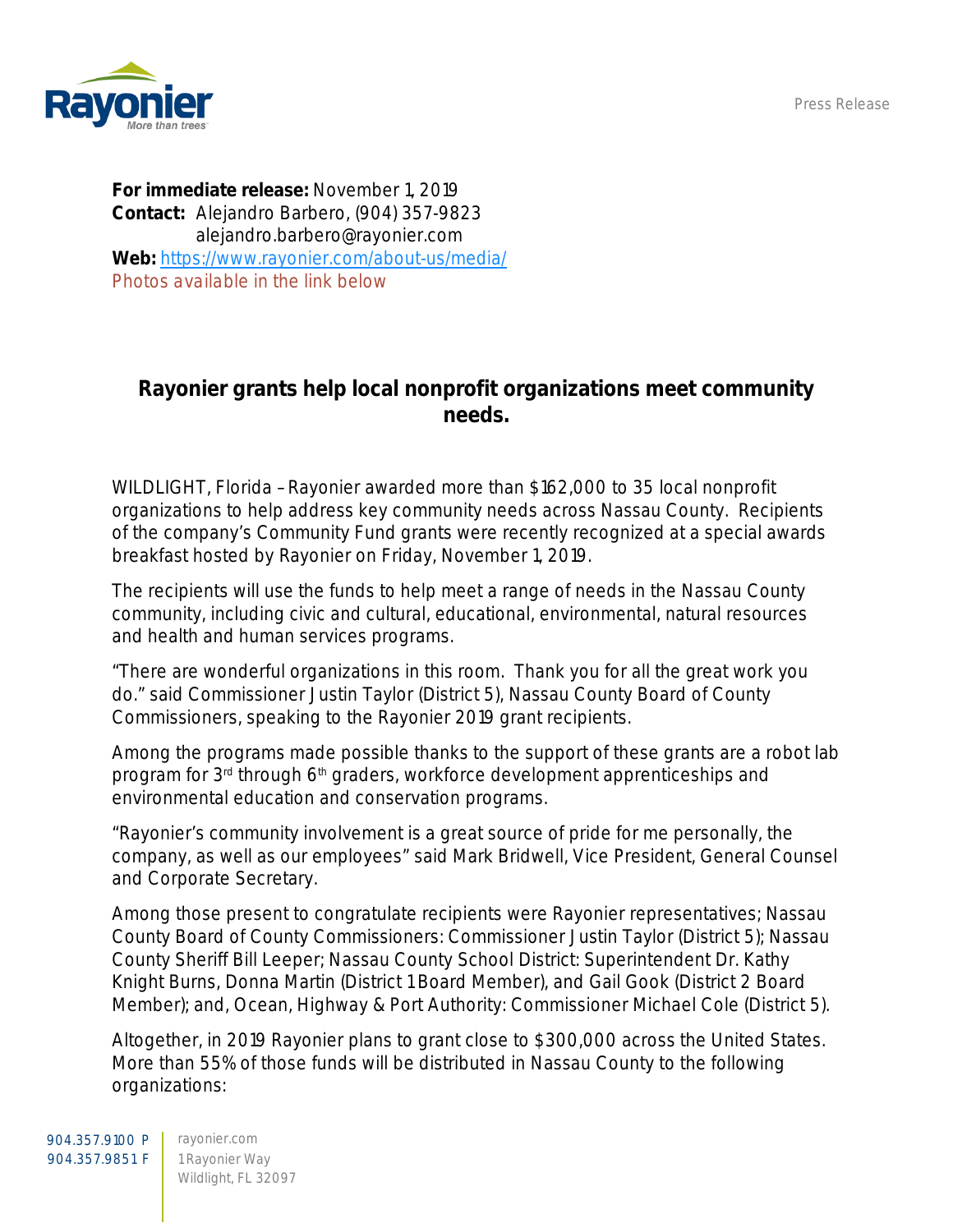Press Release



Amelia Island Book Festival Amelia Island Chamber Music Festival Arts Alive Nassau Baptist Health Foundation Barnabas Center, Inc. Big Brothers Big Sisters NEFL Boys & Girls Clubs of Nassau County Camp Kesem at FSU Community Hospice & Palliative Care Family Support Services of North Florida Fernandina Beach High School Foundation Ferst Readers of Nassau County First Coast Healing Hands Inc Florida Forestry Foundation Institute for Enterprise, Inc. Keep Nassau Beautiful McArthur YMCA Nassau County Alliance for the Mentally Ill

Nassau County Council on Aging Nassau County Extension - 4H Nassau County School District - Career **Education** Nassau County Sheriff's Office Charities Nassau Education Foundation Nassau Habitat for Humanity St. Marys Riverkeeper Take Stock in Children of Nassau County The Ark of Nassau The Salvation Army - Hope House The US Constitution Scholarship Foundation Traders Hill Farm Trinity Love Hoblit Foundation United Way of Northeast Florida University of Florida Foundation Inc West Nassau Historical Society White Oak Conservation Foundation

## About Rayonier

Rayonier (NYSE:RYN) is a leading timberland real estate investment trust with assets located in some of the most productive softwood timber growing regions in the United States and New Zealand. We own, lease or manage approximately 2.6 million acres of timberlands. We are *More than trees<sup>™</sup>* because we recognize that our 90+ years of success in the timberland industry come from our people, an empowering culture and the courage to constantly challenge "the way it's always been done." Get to know us at www.rayonier.com.

## Photos:

[https://drive.google.com/drive/folders/1CwENt6da1\\_lHiXmHfwJI](https://drive.google.com/drive/folders/1CwENt6da1_lHiXmHfwJI-zcq9V1Ch24e?usp=sharing)[zcq9V1Ch24e?usp=sharing](https://drive.google.com/drive/folders/1CwENt6da1_lHiXmHfwJI-zcq9V1Ch24e?usp=sharing)

## Photo captions:

Barnabas Center, Inc.

Wes Hinton (Wildlight), Mark McHugh (Rayonier), Shelby Pyatt (Rayonier), Rhett Rogers (Rayonier), Tania Yount (Barnabas Center), Wanda Lanier (Barnabas Center), Mark Bridwell (Rayonier), Jonathan Simpson (Rayonier)

Nassau County Council on Aging